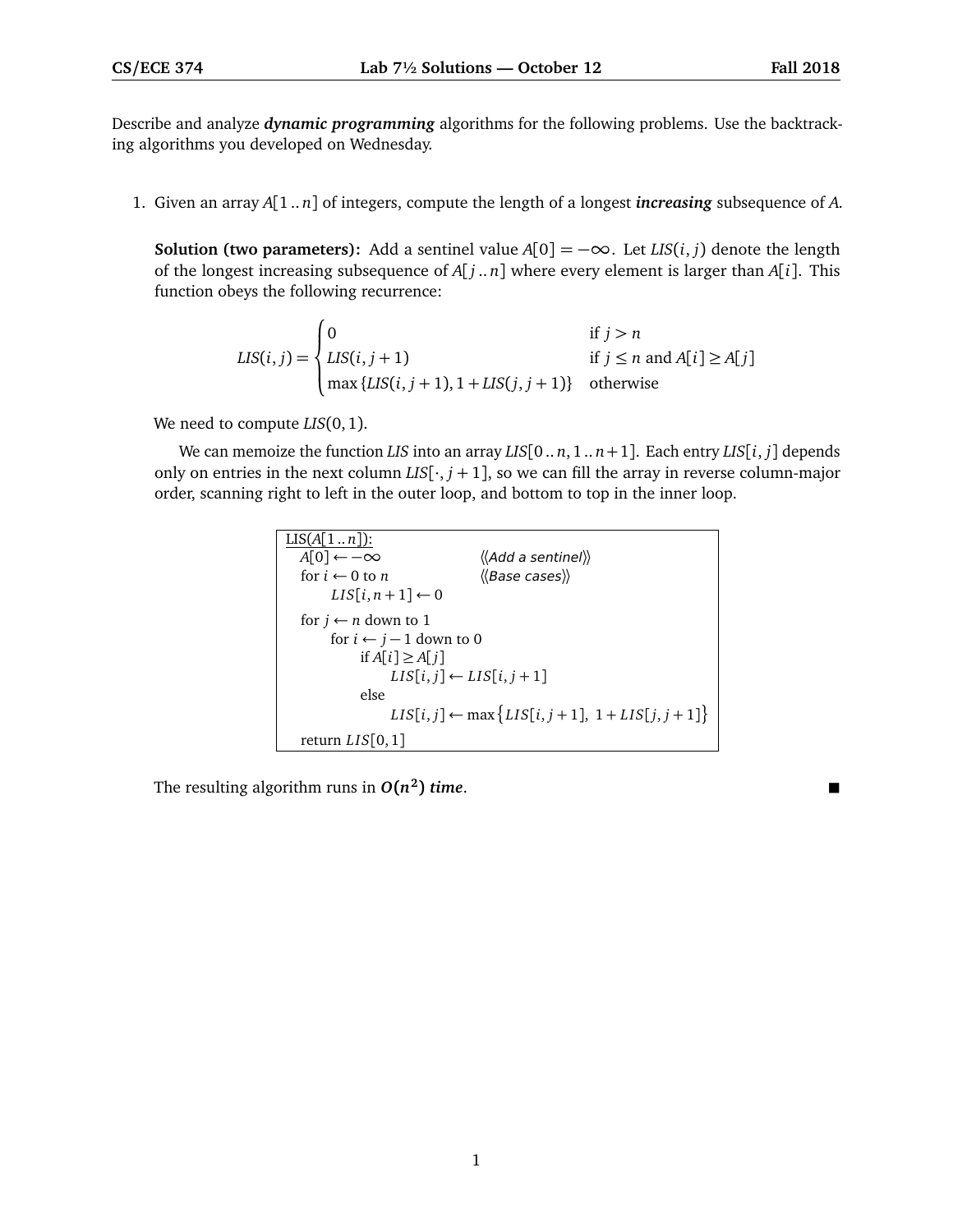**Solution (one parameter):** Add a sentinel value  $A[0] = -\infty$ . Let *LIS*(*i*) denote the length of the longest increasing subsequence of *A*[*i* .. *n*] that begins with *A*[*i*]. This function obeys the following recurrence:

$$
LIS(i) = 1 + \max \left\{ LIS(j) \mid j > i \text{ and } A[j] > A[i] \right\}
$$

(Here we define max $\emptyset = 0$  so that the base cases are correct.) We need to compute *LIS*(0) – 1.

We can memoize the function *LIS* into a one-dimensional array, which we can fill in reverse order as follows:



The resulting algorithm runs in  $O(n^2)$ **)** *time*.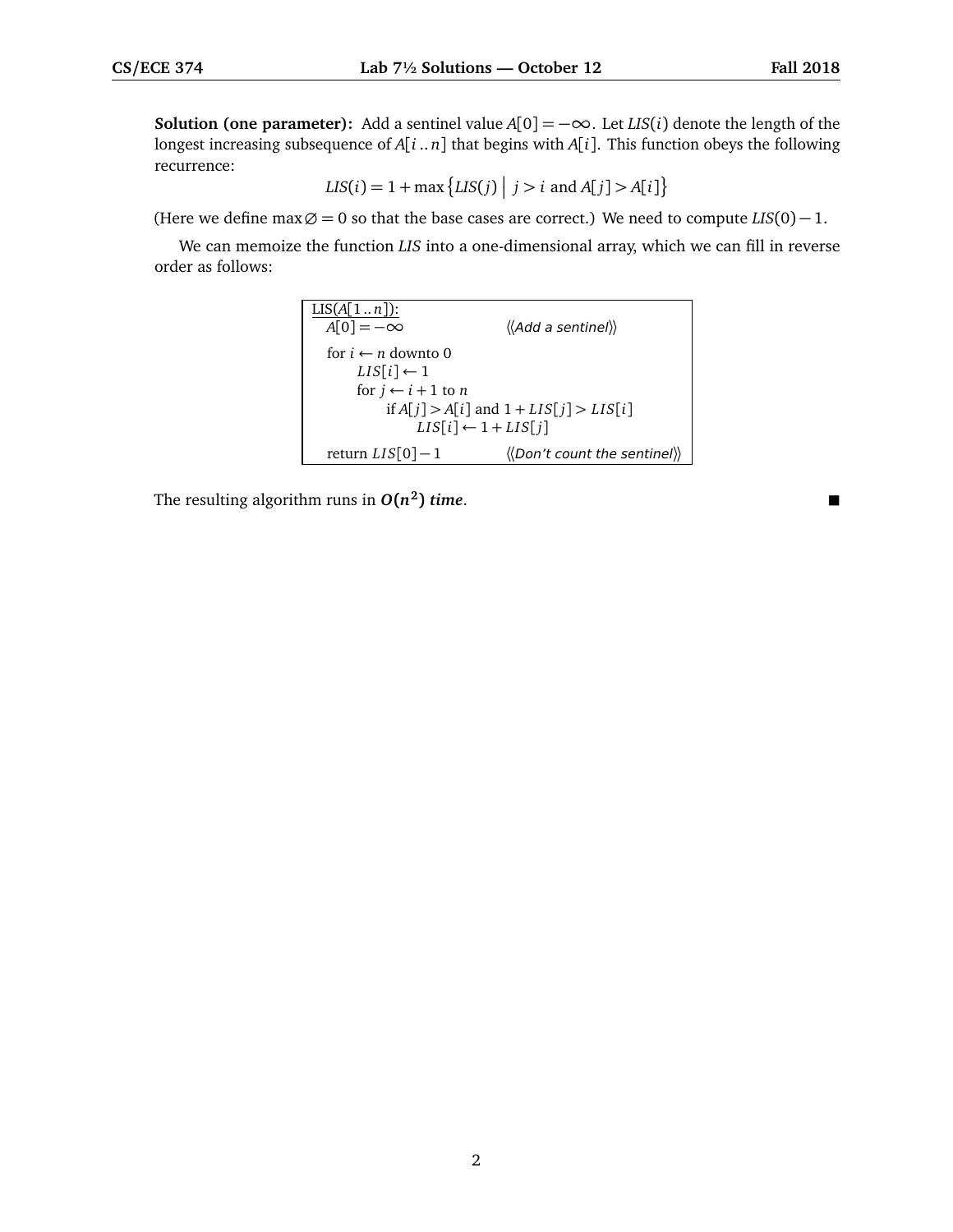2. Given an array *A*[1 .. *n*] of integers, compute the length of a longest *decreasing* subsequence of *A*.

**Solution (two parameters):** Add a sentinel value  $A[0] = \infty$ . Let *LIS*(*i*, *j*) denote the length of the longest decreasing subsequence of *A*[ *j* .. *n*] where every element is smaller than *A*[*i*]. This function obeys the following recurrence:

$$
LDS(i, j) = \begin{cases} 0 & \text{if } j > n \\ LDS(i, j + 1) & \text{if } j \le n \text{ and } A[i] \le A[j] \\ \max\{LDS(i, j + 1), 1 + LDS(j, j + 1)\} & \text{otherwise} \end{cases}
$$

We need to compute *LDS*(0, 1).

We can memoize the function *LDS* into an array  $LIS[0..n,1..n+1]$ . Each entry  $LDS[i, j]$ depends only on entries in the next column  $LDS[\cdot, j + 1]$ , so we can fill the array in reverse column-major order, scanning right to left in the outer loop, and bottom to top in the inner loop.

| $LDS(A[1n])$ :<br>$A[0] \leftarrow -\infty$<br>for $i \leftarrow 0$ to n<br>$LDS[i, n+1] \leftarrow 0$ | $\langle \langle Add \ a \ sentinel \rangle \rangle$<br>$\langle$ (Base cases)) |
|--------------------------------------------------------------------------------------------------------|---------------------------------------------------------------------------------|
| for $i \leftarrow n$ down to 1<br>for $i \leftarrow j - 1$ down to 0<br>if $A[i] \leq A[i]$            |                                                                                 |
| $LDS[i, j] \leftarrow LDS[i, j+1]$                                                                     |                                                                                 |
| else                                                                                                   |                                                                                 |
|                                                                                                        | $LDS[i, j] \leftarrow \max \{LDS[i, j+1], 1 + LDS[j, j+1]\}$                    |
| return $LIS[0,1]$                                                                                      |                                                                                 |

The resulting algorithm runs in  $O(n^2)$ **)** *time*.

**Solution (clever):** The following algorithm runs in  $O(n^2)$  *time.* 

| $LDS(A[1n])$ :            |  |
|---------------------------|--|
| for $i \leftarrow 1$ to n |  |
| $Z[i] \leftarrow -A[i]$   |  |
| return $LIS(Z)$           |  |

Here LIS is the longest-*increasing*-subsequence algorithm we developed for problem 1.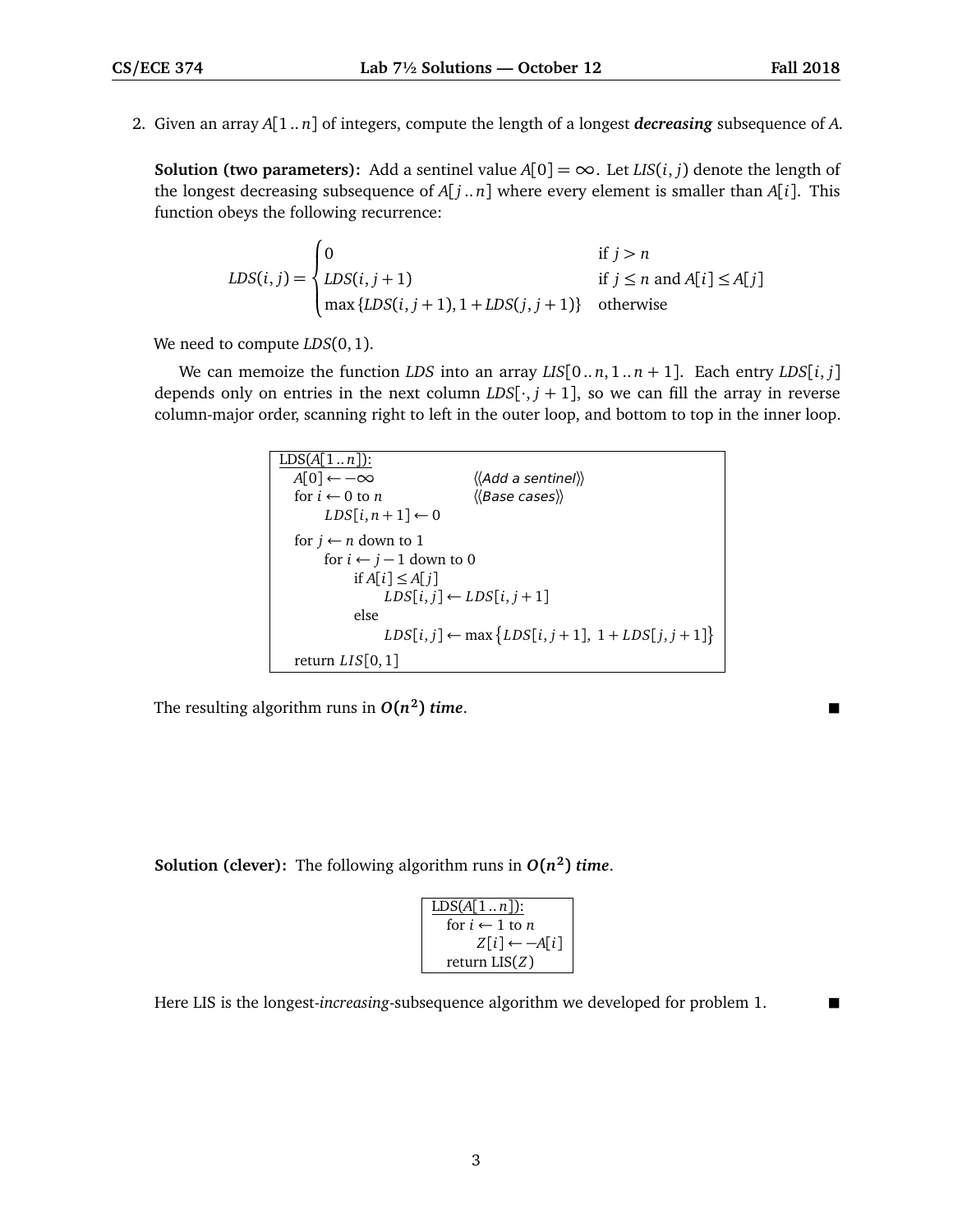3. Given an array *A*[1 .. *n*] of integers, compute the length of a longest *alternating* subsequence of *A*.

**Solution:** We define two functions:

- Let  $LAS^+(i, j)$  denote the length of the longest alternating subsequence of  $A[j..n]$  whose first element (if any) is larger than  $A[i]$  and whose second element (if any) is smaller than its first.
- Let *LAS*−(*i*, *<sup>j</sup>*) denote the length of the longest alternating subsequence of *<sup>A</sup>*[ *<sup>j</sup>* .. *<sup>n</sup>*] whose first element (if any) is smaller than  $A[i]$  and whose second element (if any) is larger than its first.

These two functions satisfy the following mutual recurrences:

$$
LAS^{+}(i, j) = \begin{cases} 0 & \text{if } j > n \\ LAS^{+}(i, j + 1) & \text{if } j \le n \text{ and } A[j] \le A[i] \\ \max \{LAS^{+}(i, j + 1), 1 + LAS^{-}(j, j + 1) \} & \text{otherwise} \end{cases}
$$
  

$$
LAS^{-}(i, j) = \begin{cases} 0 & \text{if } j > n \\ LAS^{-}(i, j + 1) & \text{if } j \le n \text{ and } A[j] \ge A[i] \\ \max \{LAS^{-}(i, j + 1), 1 + LAS^{+}(j, j + 1) \} & \text{otherwise} \end{cases}
$$

The length of the longest alternating subsequence is

$$
\max_{j} \max\left\{1 + LAS^+(j, j+1), \ 1 + LAS^-(j, j+1)\right\}.
$$

Here *j* is the index of the first entry in the longest alternating subsequence.

We can memoize these functions into two-dimensional arrays *LAS*+[<sup>0</sup> .. *<sup>n</sup>*, <sup>1</sup> .. *<sup>n</sup>*+1] and *LAS*−[<sup>0</sup> .. *<sup>n</sup>*, 1..  $n + 1$ ]. Each entry *LAS<sup>* $\pm$ *</sup>*[*i*, *j*] depends only on entries in the next column of either the same array or the other array. So we can fill both arrays in parallel, scanning right to left in the outer loop, and bottom to top in the inner loop.

```
\underline{\text{LAS}(A[1..n]) :}_{\text{for } i \leftarrow 0 \text{ to } n}for i ← 0 to n 〈〈Base cases〉〉
         LAS^+[i, n+1] \leftarrow 0LAS^{-}[i, n+1] \leftarrow 0for j \leftarrow n down to 1
        for i \leftarrow j - 1 down to 1
                LAS^+[i, j] \leftarrow LAS^+[i, j+1]LAS<sup>−</sup>[i, j] ← LAS<sup>−</sup>[i, j + 1]
               if A[i] < A[i]\overline{LAS^+}[i, j] ← max {LAS^+[i, j], 1 + LAS^-[j, j+1]}
               if A[i] > A[i]LAS^{-}[i, j] ← max {LAS^{-}[i, j], 1 + LAS^{+}[j, j + 1]}
 \ell \leftarrow 0for j \leftarrow 1 to n
         \ell ← max {\ell, 1 + LAS<sup>+</sup>[j, j + 1], 1 + LAS<sup>−</sup>[j, j + 1]}
 return \ell
```
The resulting algorithm runs in  $O(n^2)$ **)** *time*.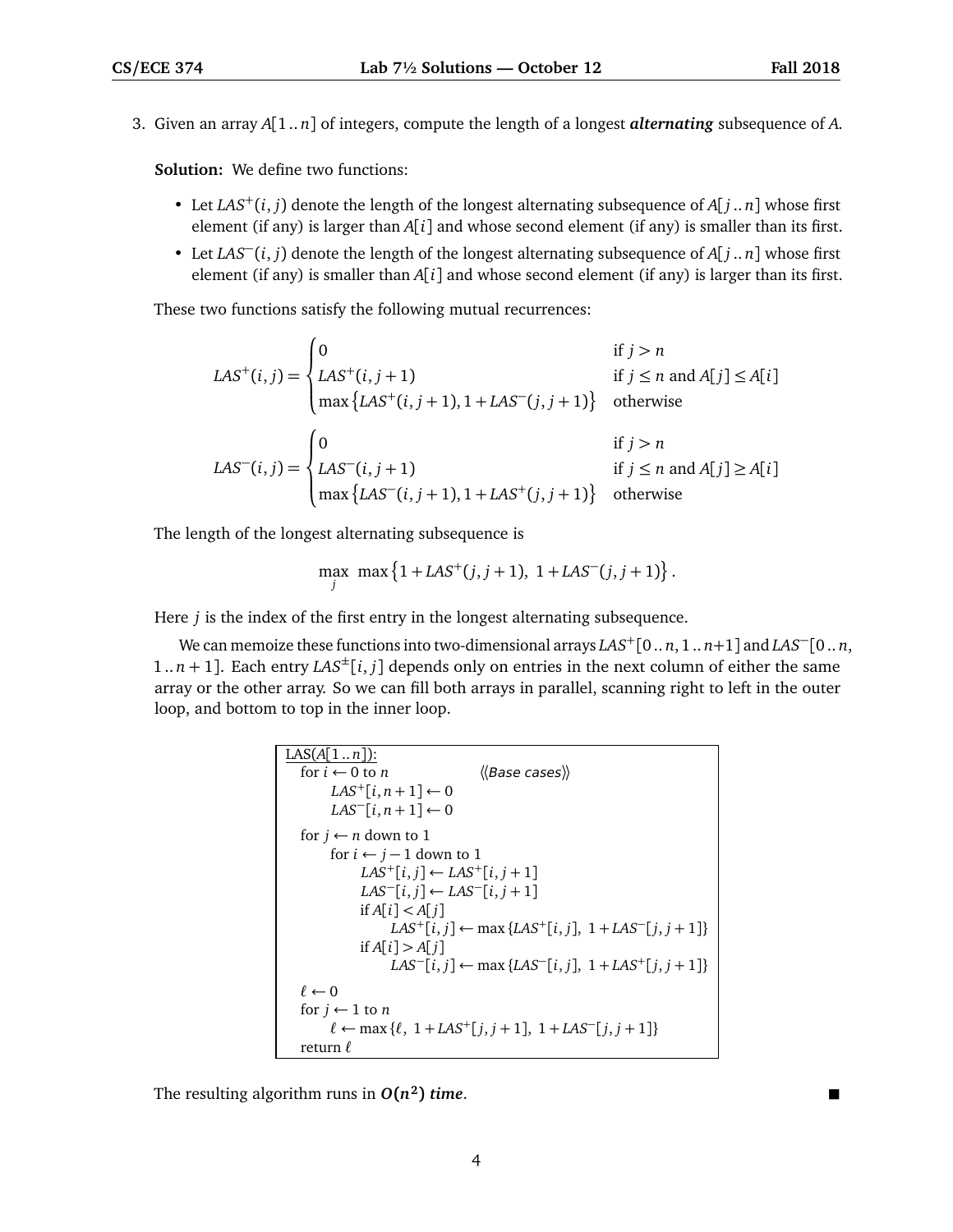$\blacksquare$ 

**Solution (greedy):** The following greedy algorithm computes the length of the longest alternating subsequence in *O***(***n***)** *time*.

```
GREEDYLAS(A[1 .. n]):
 \langle\langle Elide runs of the same element\rangle\ranglem \leftarrow 1B[1] ← A[1]
 for i \leftarrow 2 to n
       if A[i] \neq B[m]m \leftarrow m + 1B[m] \leftarrow A[i]〈〈Count local extrema〉〉
 \ell \leftarrow 2for i \leftarrow 2 to m-1if B[i] < min{B[i − 1], B[i + 1]} or B[i] > max{B[i − 1], B[i + 1]}
             \ell \leftarrow \ell + 1return `
```
We need to prove that this greedy algorithm is correct.<sup>[1](#page-4-0)</sup> Assume without loss of generality that  $A[i] \neq A[i+1]$  for all *i*; any alternating subsequence contains at most one element from any run of equal values.

Let  $1 = x_1 < x_2 < x_3 < \cdots < x_\ell = n$  be the indices of all local minima and local maxima of *A*; these are the elements counted in the final for-loop of GREEDYLAS. The following claim immediately implies that no alternating subsequence of  $A$  has length greater than  $\ell$ .

**Claim 1.** For any alternating subsequence *S* of *A*, there is an alternating subsequence of *A* with the same length as *S*, in which every element is a local extremum of *A*.

**Proof:** The local extrema *A*[ $x_j$ ] divide *A* into  $\ell - 1$  contiguous *blocks*  $A_j = A[x_{j-1} \dots x_j]$ , which overlap at their endpoints and which alternate between increasing and decreasing.

Let *S* be an arbitrary subsequence of *A*. For each index *j* from 1 to  $\ell$ , we modify *S* as follows to obtain a new alternating subsequence with the same length as *S*. Assume without loss of generality that  $A[x_{j-1}] < A[x_j]$ ; the other case is symmetric.

- If *S* contains no elements of block  $A_j$ , there is nothing to do.
- Suppose *S* contains exactly one element of *A<sup>j</sup>* . If that element is a local maximum of *S*, replace it with *A*[ $x_j$ ]. Similarly, if that element is a local minimum of *S*, replace it with *A*[ $x_{j-1}$ ].
- Suppose *S* contains exactly two elements of *A<sup>j</sup>* ; the first must be a local minimum of *S* and the second must be a local maximum of *S*. Replace those two elements with *A*[*x <sup>j</sup>*−<sup>1</sup> ] and *A*[*x <sup>j</sup>* ].
- *S* cannot contain more than two elements of *A<sup>j</sup>* , because *S* is alternating.

After performing this modification inside every block, *S* contains only local extrema of *A*, as required.

<span id="page-4-0"></span><sup>1</sup>Greedy algorithms *always* require a proof of correctness, even on exams, because greedy algorithms without proofs are almost always incorrect. Greedy algorithms without proofs will receive *zero* credit, even if they are correct. Premature optimization is the root of all evil!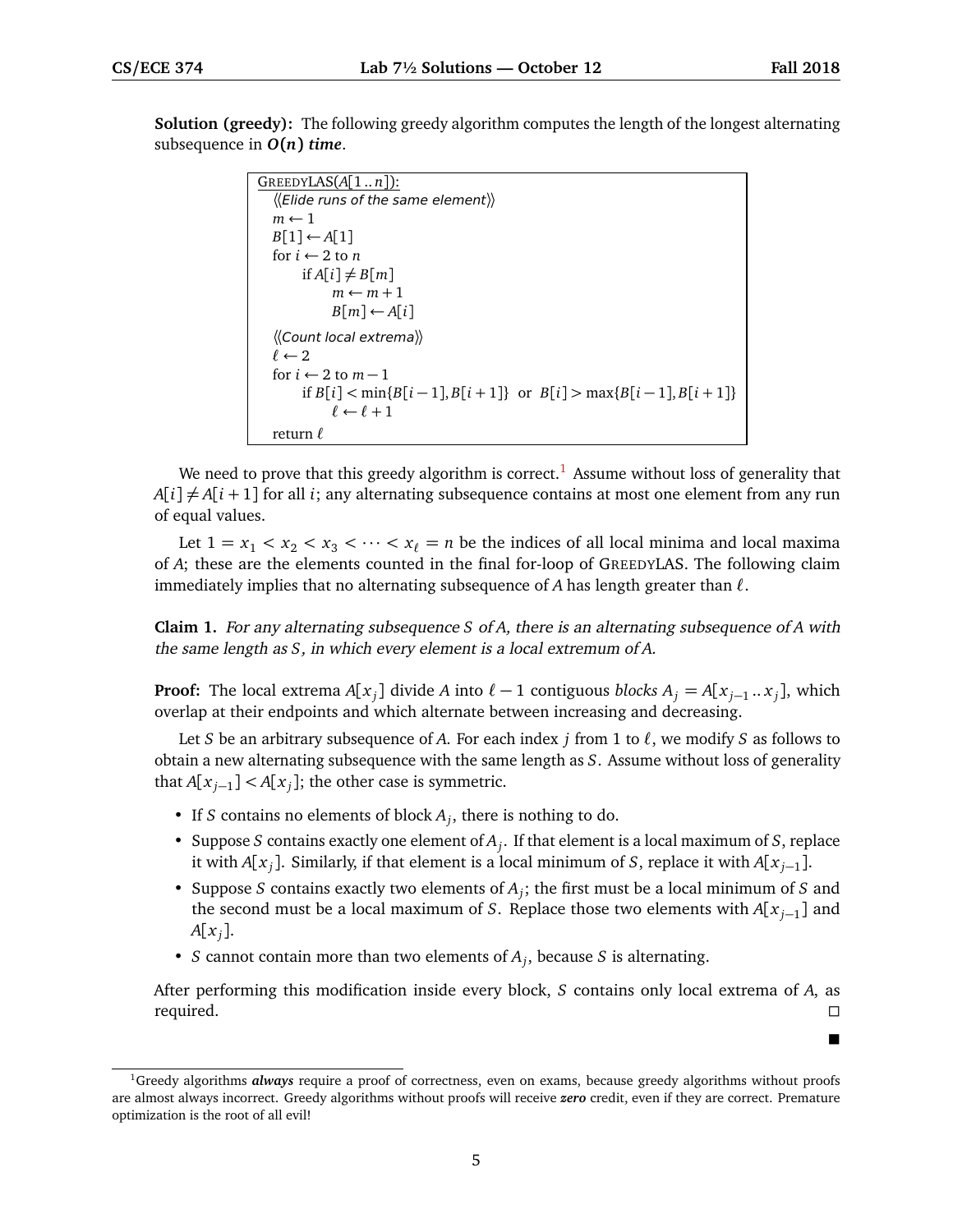4. Given an array *A*[1 .. *n*] of integers, compute the length of a longest *convex* subsequence of *A*.

**Solution:** Let  $LCS(i, j)$  denote the length of the longest convex subsequence of  $A[i..n]$  whose first two elements are *A*[*i*] and *A*[ *j*]. This function obeys the following recurrence:

$$
LCS(i, j) = 1 + \max\left\{LCS(j, k) \mid j < k \le n \text{ and } A[i] + A[k] > 2A[j]\right\}
$$

Here we define max $\emptyset = 0$ ; this gives us a working base case. The length of the longest convex subsequence is  $\max_{1 \leq i < j \leq n} LCS(i, j)$ .

We can memoize the function *LCS* into a two-dimensional array, which we can fill in reverse row-major order in *O***(***n* **3 )** *time* as follows:

```
LCS(A[1..n]):
 \ell \leftarrow 0for i \leftarrow n - 1 down to 1
       for j \leftarrow n down to i + 1LCS[i, j] \leftarrow 1for k \leftarrow j + 1 to n
                   if A[i] + A[k] > 2A[ j]
                         LCS[i, j] ← max {LCS[i, j]}, 1 + LCS[j, k]}
             \ell \leftarrow \max{\{\ell, LCS[i, j]\}}return \ell
```
■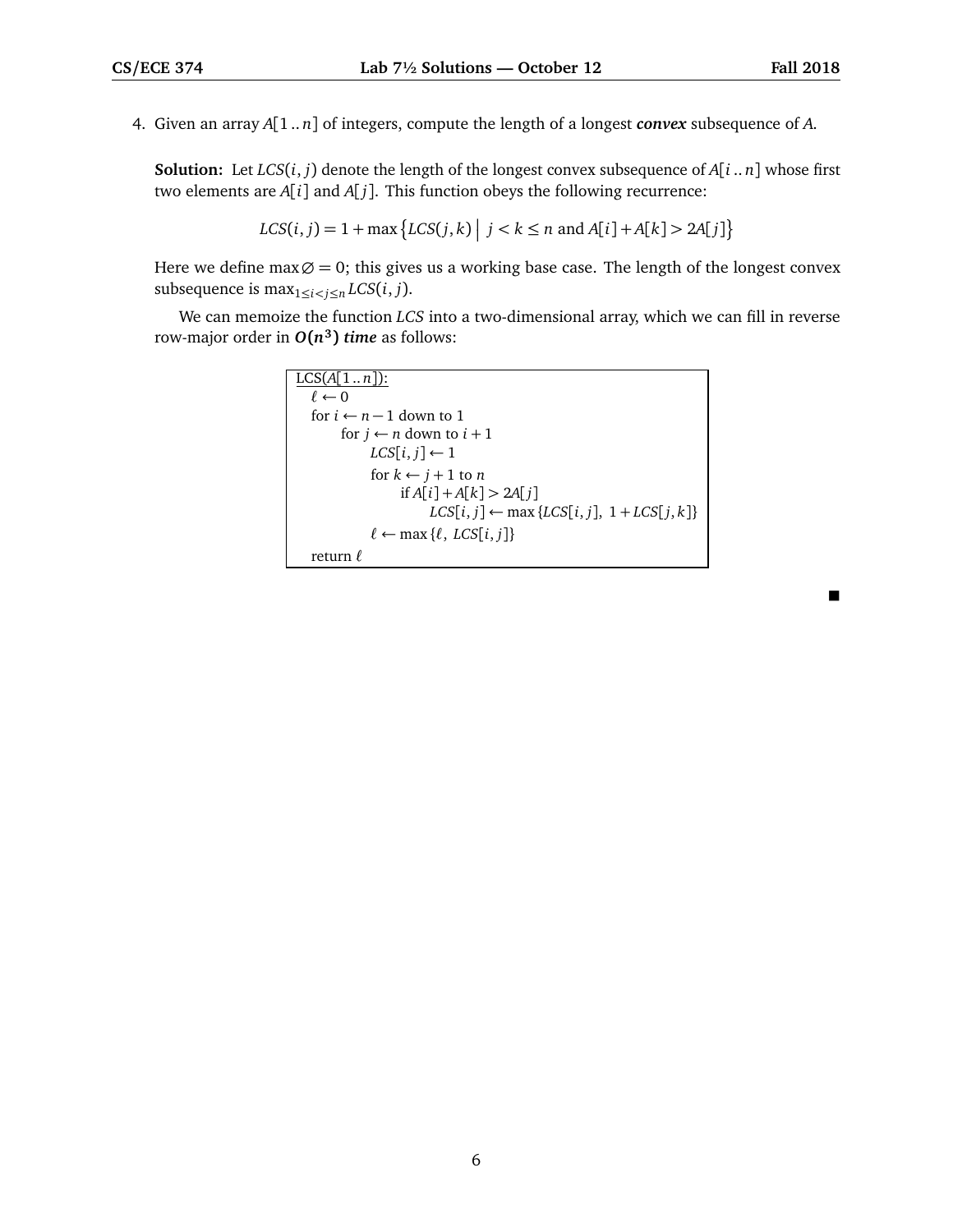5. Given an array *A*[1 .. *n*], compute the length of a longest *palindrome* subsequence of *A*.

**Solution (recursive brute force):** Let *LPS*(*i*, *j*) denote the length of the longest palindrome subsequence of *A*[*i* .. *j*]. This function obeys the following recurrence:

$$
LPS(i,j) = \begin{cases} 0 & \text{if } i > j \\ 1 & \text{if } i = j \\ \max \left\{ \begin{array}{ll} LPS(i+1,j) \\ LPS(i,j-1) \end{array} \right\} & \text{if } i < j \text{ and } A[i] \neq A[j] \\ 2 + LPS(i+1,j-1) \\ \max \left\{ \begin{array}{ll} 2 + LPS(i+1,j) \\ LPS(i+1,j) \\ LPS(i,j-1) \end{array} \right\} & \text{otherwise} \end{cases}
$$

We need to compute *LPS*(1, *n*).

We can memoize the function *LPS* into a two-dimensional array. Each entry depends on the *LPS* $[i, j]$  depends on (at most) three entries *LPS* $[i+1, j]$ , *LPS* $[i, j-1]$ , and *LPS* $[i+1, j-1]$ immediately below and/or to the left. Thus, we can fill the array from bottom to top in the outer loop, and from left to right in inner loop, as follows:

```
LPS(A[1..n]):
for i \leftarrow n down to 1
     LPS[i, i-1] ← 0
     LPS[i, i] \leftarrow 1for j \leftarrow i + 1 to n
           LPS[i, j] ← max {LPS[i + 1, j]}, LPS[i, j-1]if A[i] = A[j]LPS[i, j] ← max {LPS[i, j], 2 + LPS[i + 1, j - 1]}return LPS[1, n]
```
The resulting algorithm runs in  $O(n^2)$  time.